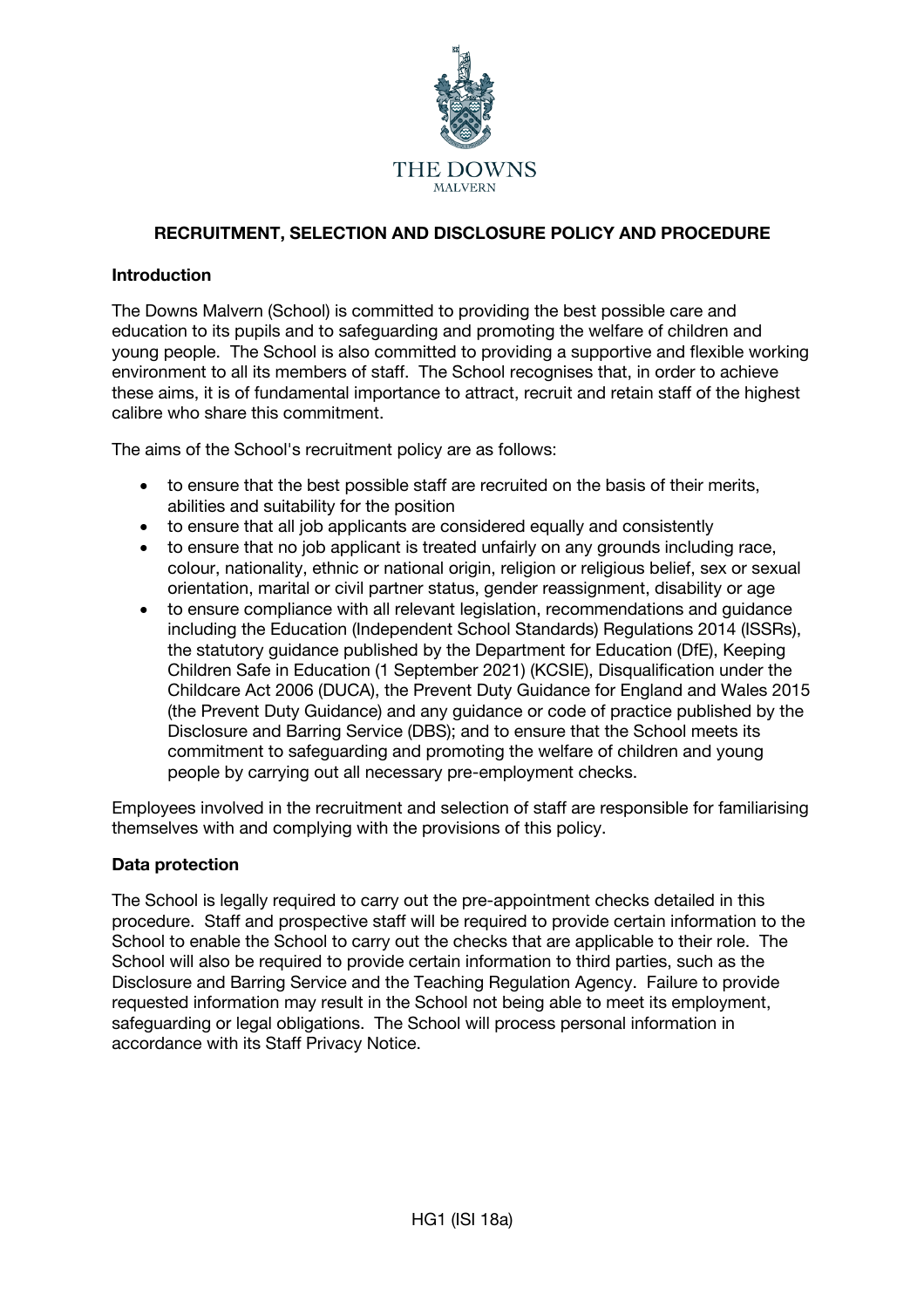## **Recruitment and selection procedure**

All applicants for employment will be required to complete an application form containing questions about their academic and employment history and their suitability for the role. Incomplete application forms will be returned to the applicant where the deadline for completed application forms has not passed. Should there be any gaps in academic or employment history, a satisfactory explanation must be provided. A curriculum vitae will not be accepted in place of the completed application form.

Applicants will receive a job description and person specification for the role applied for. Application forms, job descriptions, person specifications, this policy and the School's child protection policy are available to download from the School's website and can be printed and forwarded to applicants on request.

The School will then conduct a shortlisting exercise by reviewing all application forms received in order to determine which applicants will be invited for interview. The shortlisting exercise will usually be conducted by two members of staff who will ideally also be involved in the interview process.

Shortlisted applicants will be invited to attend a formal interview at which their skills and experience will be discussed in more detail. All shortlisted applicants will be tested at interview about their suitability to work with children.

All shortlisted applicants will be required to complete a self-declaration form prior to interview in which they will be asked to provide information about their criminal records history and other factors relevant to their suitability to work with children. This information will be considered and discussed with applicants at interview.

If it is decided to make an offer of employment following the formal interview, any such offer will be conditional on the following:

- the agreement of a mutually acceptable start date and the signing of a contract incorporating the School's standard terms and conditions of employment verification of the applicant's identity (where that has not previously been verified)
- verification of qualifications, whether professional or otherwise, which the School takes into account in making the appointment decision, or which are referred to in the application form, whether a requirement for the role or not
- verification of the applicant's employment history
- the receipt of two references (one of which must be from the applicant's most recent employer) which the School considers to be satisfactory
- for positions which involve "teaching work", information about whether the applicant has ever been referred to, or is the subject of a sanction, restriction or prohibition issued by the Teaching Regulation Agency which renders them unable or unsuitable to work at the School
- for applicants who have carried out teaching work outside the UK, information about whether the applicant has ever been referred to, or is the subject of a sanction issued by a regulator of the teaching profession in any other country which renders them unable or unsuitable to work at the School
- where the position amounts to "regulated activity (see below) the receipt of an enhanced disclosure from the DBS which the School considers to be satisfactory
- where the position amounts to "regulated activity" (see below) confirmation that the applicant is not named on the Children's Barred List\*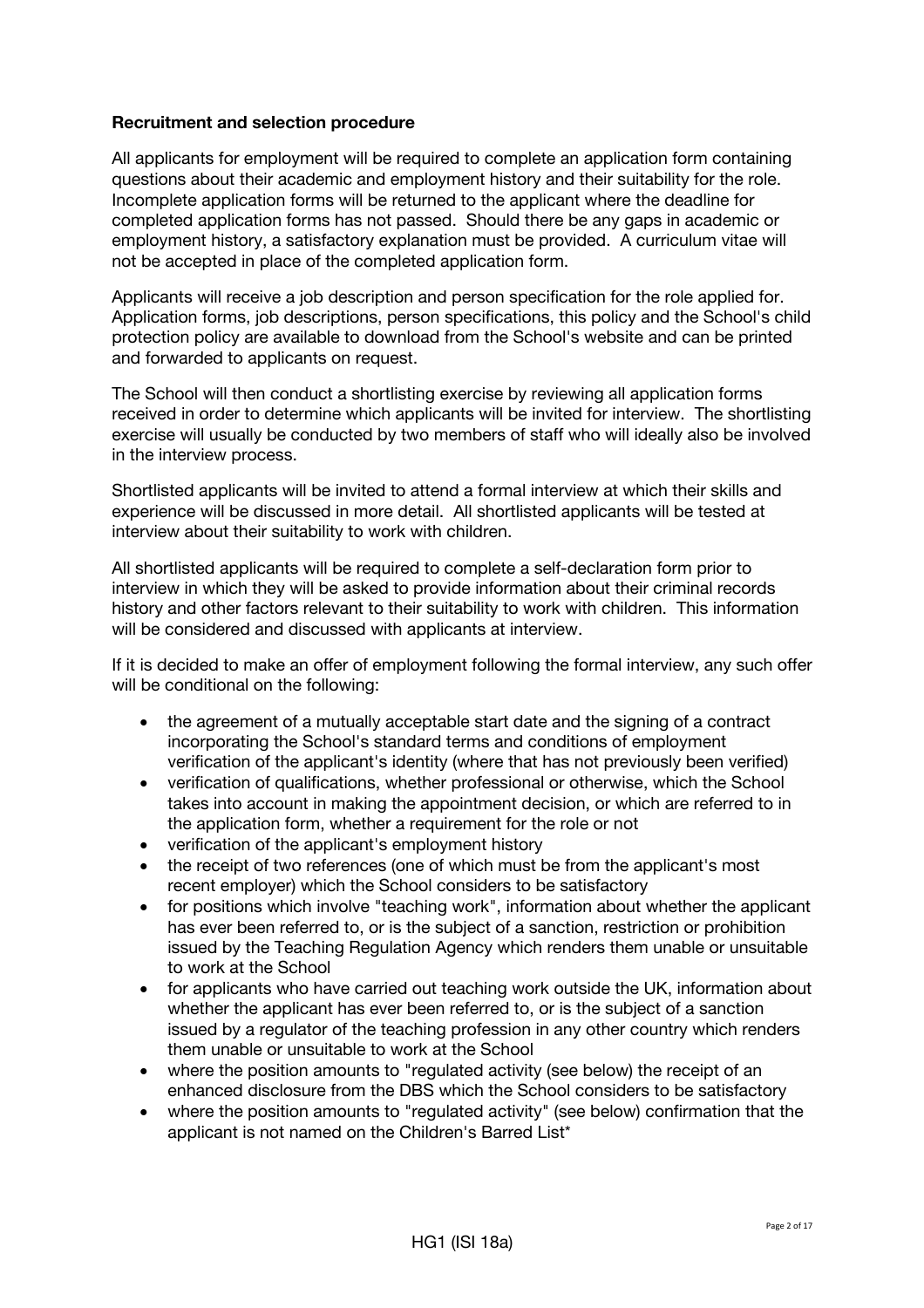- information about whether the applicant has ever been subject to a direction under section 142 of the Education Act 2002 which renders them unable or unsuitable to work at the School
- for management positions, information about whether the applicant has ever been referred to the Department for Education, or is the subject of a direction under section 128 of the Education and Skills Act 2008 which renders them unable or unsuitable to work at the School
- confirmation that the applicant is not disqualified from acting as a trustee / governor or senior manager of a charity under the Charities Act 2011 (if applicable, see below)
- confirmation that the applicant is not disqualified from working in connection with early or later years provision
- verification of the applicant's medical fitness for the role
- verification of the applicant's right to work in the UK; and
- any further checks which the School decides are necessary as a result of the applicant having lived or worked outside of the UK which may include an overseas criminal records check, certificate of good conduct or professional references

\*The School is not permitted to check the Children's Barred List unless an individual will be engaging in "regulated activity". The School is required to carry out an enhanced DBS check for all staff, supply staff and governors who will be engaging in regulated activity. However, the School can also carry out an enhanced DBS check on a person who would be carrying out regulated activity but for the fact that they do not carry out their duties frequently enough i.e. roles which would amount to regulated activity if carried out more frequently.

Whether a position amounts to "regulated activity" must therefore be considered by the School in order to decide which checks are appropriate. It is however likely that in nearly all cases the School will be able to carry out an enhanced DBS check and a Children's Barred List check.

## **Pre-employment checks**

In accordance with the recommendations set out in KCSIE, DUCA and the requirements of the ISSRs and the Boarding schools: national minimum standards the School carries out a number of pre-employment checks in respect of all prospective staff.

In addition to the checks set out below, the School reserves the right to obtain such formal or informal background information about an applicant as is reasonable in the circumstances to determine whether they are suitable to work at the School. This may include internet and social media searches.

In fulfilling its obligations the School does not discriminate on the grounds of race, colour, nationality, ethnic or national origin, religion or religious belief, sex or sexual orientation, marital or civil partner status, gender reassignment, disability or age.

#### **Verification of identity, address, right to work in the UK and qualifications**

All applicants who are invited to an interview will be required to bring with them evidence of their identity, right to work in the UK, address and qualifications.

The School asks for this information at interview to ensure that the person attending interview is who they claim to be, that they are permitted to work for the School if appointed and that they hold appropriate qualifications.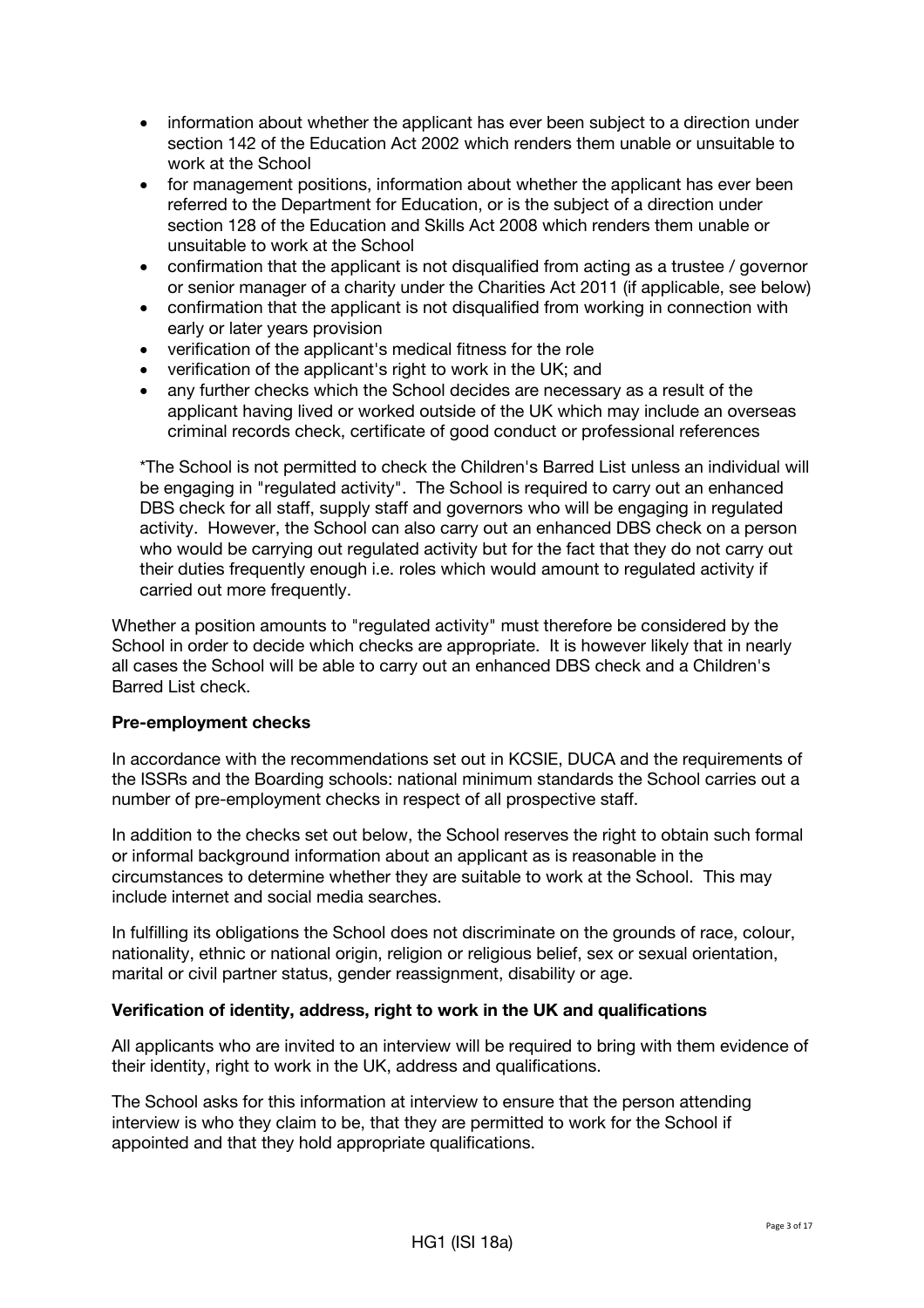*Identity and address:* all applicants must bring with them to interview original documents which evidence their identity and address.

Where an applicant claims to have changed their name by deed poll or any other means (e.g. marriage, adoption, statutory declaration) they will be required to provide documentary evidence of the change. They will also be required to provide their birth certificate.

The School asks for the date of birth of all applicants in order to verify identity and check for any unexplained discrepancies in the employment and education history. The School does not discriminate on the grounds of age.

*Right to work in the UK:* all applicants must also bring to interview a valid form of evidence which confirms their right to work in the UK. Valid forms of evidence can be found in the Home Office 'Right to Work Checklist': (Right to work checklist (publishing.service.gov.uk)).

The School will check this evidence in accordance with the Home Office 'Code of Practice on preventing illegal working: Civil penalty scheme for employers: 1 July 2021' (Code of practice on preventing illegal working (publishing.service.gov.uk)).

*Qualifications*: all applicants must also bring to interview original documents which evidence any educational and professional qualifications referred to in their application form and / or which the School requests.

#### **References**

References will be taken up on short listed applicants prior to interview where possible.

Please note that no questions will be asked about health or medical fitness prior to any offer of employment being made.

All offers of employment will be subject to the receipt of a minimum of two references which are considered satisfactory by the School. One of the references must be from the applicant's current or most recent employer. If the current / most recent employment does / did not involve work with children, then the second reference should be from the employer with whom the applicant most recently worked with children. Neither referee should be a relative or someone known to the applicant solely as a friend.

All referees will be asked whether they believe the applicant is suitable for the job for which they have applied and whether they have any reason to believe that the applicant is unsuitable to work with children. All referees will be sent a copy of the job description and person specification for the role for which the applicant has applied. If the referee is a current or previous employer, they will also be asked to confirm the following:

- the applicant's dates of employment, salary, job title / duties, reason for leaving, performance, sickness\* and disciplinary record
- whether the applicant has ever been the subject of disciplinary procedures involving issues related to the safety and welfare of children (including any in which the disciplinary sanction has expired), except where the issues were deemed to have resulted from allegations which were found to be unsubstantiated, unfounded, false or malicious
- whether any allegations or concerns have been raised about the applicant that relate to the safety and welfare of children or young people or behaviour towards children or young people, except where the allegation or concerns were found to be unsubstantiated, unfounded, false or malicious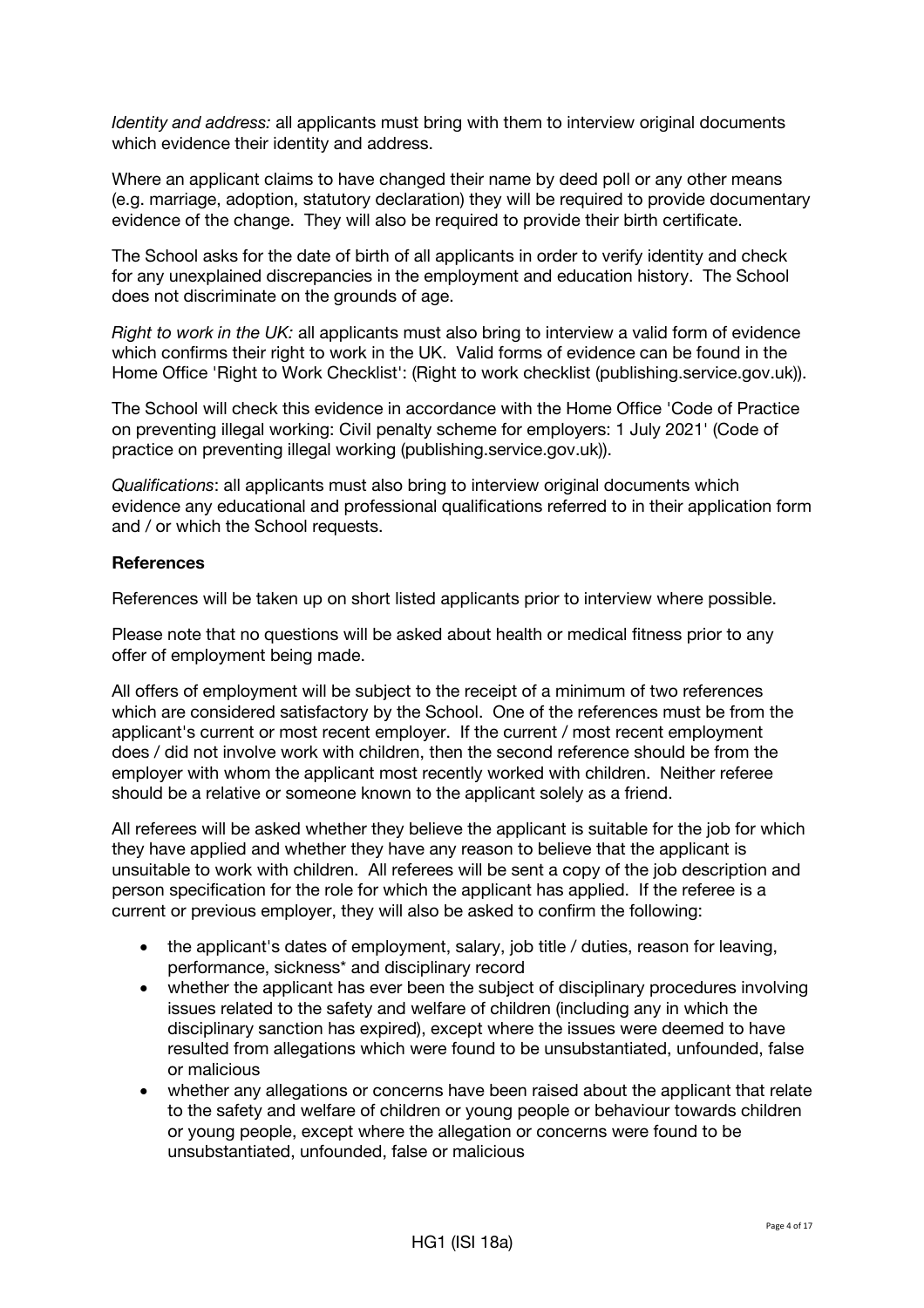• whether the applicant could be considered to be involved in "extremism" (see the definition of "extremism" below.

(\*questions about health or sickness records will only be included in reference requests sent out after the offer of employment has been made.)

The School will only accept references obtained directly from the referee and it will not rely on references or testimonials provided by the applicant or on open references or testimonials.

The School will compare all references with any information given on the application form. Any discrepancies or inconsistencies in the information will be taken up with the applicant and the relevant referee before any appointment is confirmed.

Where a reference is not received prior to interview it will be reviewed upon receipt. Any discrepancies identified between the reference and the application form and/or the interview assessment form will be considered by the School. The applicant may be asked to provide further information or clarification before an appointment can be confirmed.

If factual references are received i.e. those which contain limited information such as job title and dates of employment, this will not necessarily disadvantage an applicant although additional references may be sought before an appointment can be confirmed.

The School may at its discretion make telephone contact with any referee to verify the details of the written reference provided.

All references received from a school must be countersigned by the Head of that school.

All internal candidates who apply for a new role at the School will have their application assessed in accordance with this procedure. References may be taken up on internal candidates as part of the application process and can be provided by colleagues as the School will be the most recent employer and will previously have taken up references from past employers.

## **Criminal records checks**

Prior to 29 May 2013 an enhanced disclosure contained details of all convictions on record (including those which are defined as "spent" under the Rehabilitation of Offenders Act 1974) together with details of any cautions, reprimands or warnings held on the Police National Computer. It could also contain non-conviction information from local police records which a chief police officer considered relevant to the role applied for at the School.

## **DBS filtering rules**

With effect from 29 May 2013 the DBS commenced the filtering and removal of certain specified information relating to old and minor criminal offences from all criminal records disclosures. The filtering rules developed by the DBS and the Home Office designate certain spent convictions and cautions as "protected". "Protected" convictions and cautions are not included in a DBS certificate and job applicants are not required to disclose them during the recruitment process. It is unlawful for an employer to take into account a conviction or caution that should not have been disclosed. If a protected conviction or caution is inadvertently disclosed to the School during the recruitment process it must be disregarded when making a recruitment decision.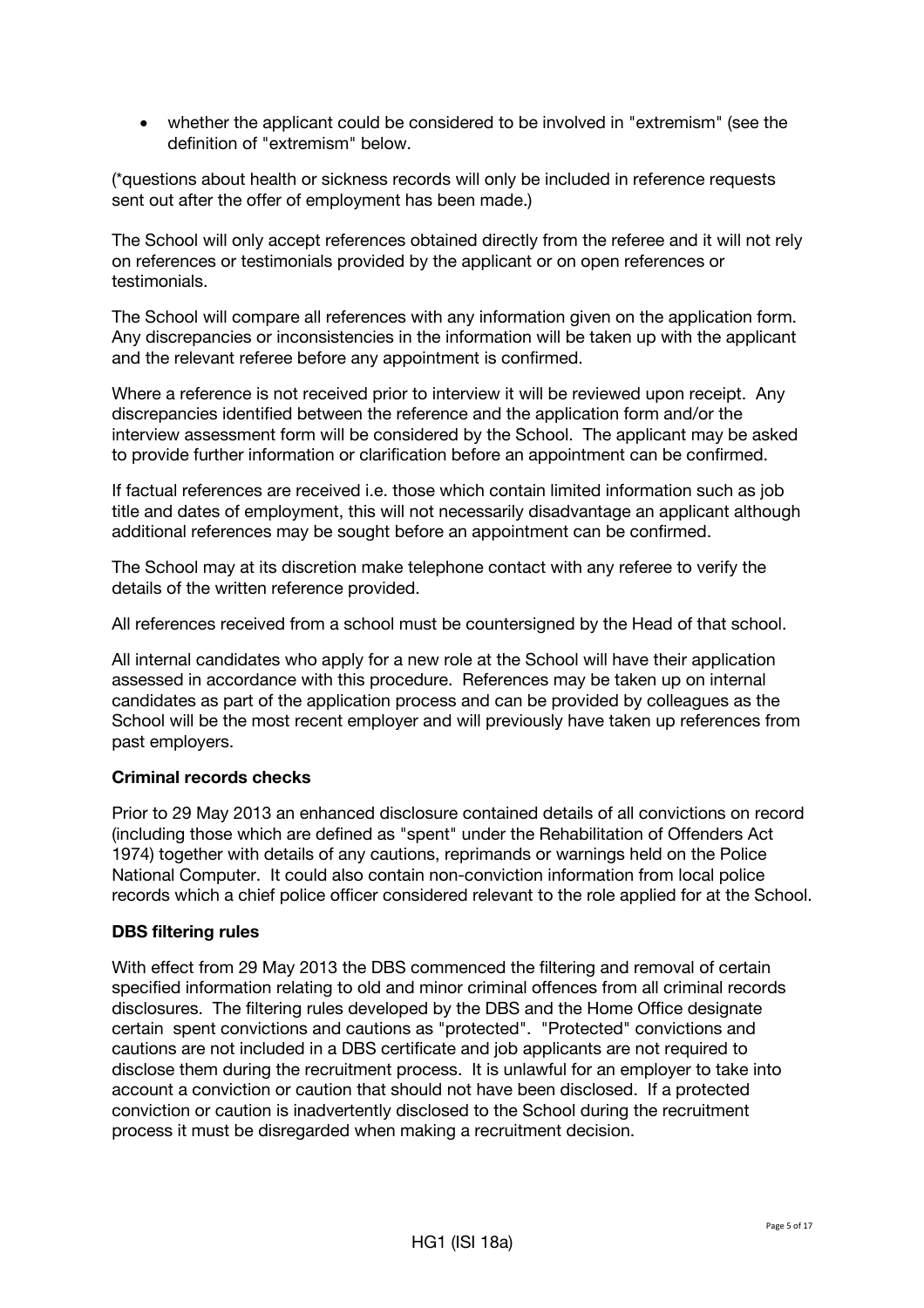A conviction will always be disclosable if it was imposed for a "specified offence" committed at any age. A caution issued for a "specified offence" committed over the age of 18 will always be disclosable. However, a caution issued for a "specified offence" committed under the age of 18 is never disclosable. "Specified offences" are usually of a serious violent or sexual nature, or are relevant for safeguarding children and vulnerable adults. The list of "specified offences" can be found at:

https://www.gov.uk/government/publications/dbs-list-of-offences-that-will-never-befiltered-from-a-criminal-record-check

The filtering rules have recently been updated and work as follows:

#### *For those aged 18 or over at the time of an offence*

A spent criminal conviction for an offence committed in the United Kingdom when a person was over the age of 18 will not be disclosed in a DBS certificate (and does not have to be disclosed by the job applicant) if:

- eleven years have elapsed since the date of the conviction;
- it did not result in a custodial sentence; and
- it was not imposed for a "specified offence".

A spent caution for an offence committed when a person was over the age of 18 will not be disclosed in a DBS certificate (and does not have to be disclosed by a job applicant) if:

- six years have elapsed since the date it was issued; and
- it was not issued for a "specified offence".

#### *For those aged under 18 at the time of an offence*

A spent conviction for an offence committed when a person was under the age of 18 will not be disclosed in a DBS certificate (and does not have to be disclosed by a job applicant) if:

- five and a half years have elapsed since the date of the conviction;
- it did not result in a custodial sentence; and
- it was not imposed for a "specified offence".

A caution issued for an offence committed when a person was under the age of 18 will never be disclosed in a DBS certificate (and does not have to be disclosed by a job applicant).

## **Regulated activity**

The School applies for an enhanced disclosure from the DBS and a check of the Children's Barred List (now known as an Enhanced Check for Regulated Activity) in respect of all positions at the School which amount to "regulated activity" as defined in the Safeguarding Vulnerable Groups Act 2006 (as amended). The purpose of carrying out an Enhanced Check for Regulated Activity is to identify whether an applicant is barred from working with children by inclusion on the Children's Barred List and to obtain other relevant suitability information. Any position undertaken at, or on behalf of the School will amount to "regulated activity" if it is carried out:

- frequently, meaning once a week or more; or
- overnight, meaning between 2.00 am and 6.00 am; or
- satisfies the "period condition", meaning four times or more in a 30 day period; and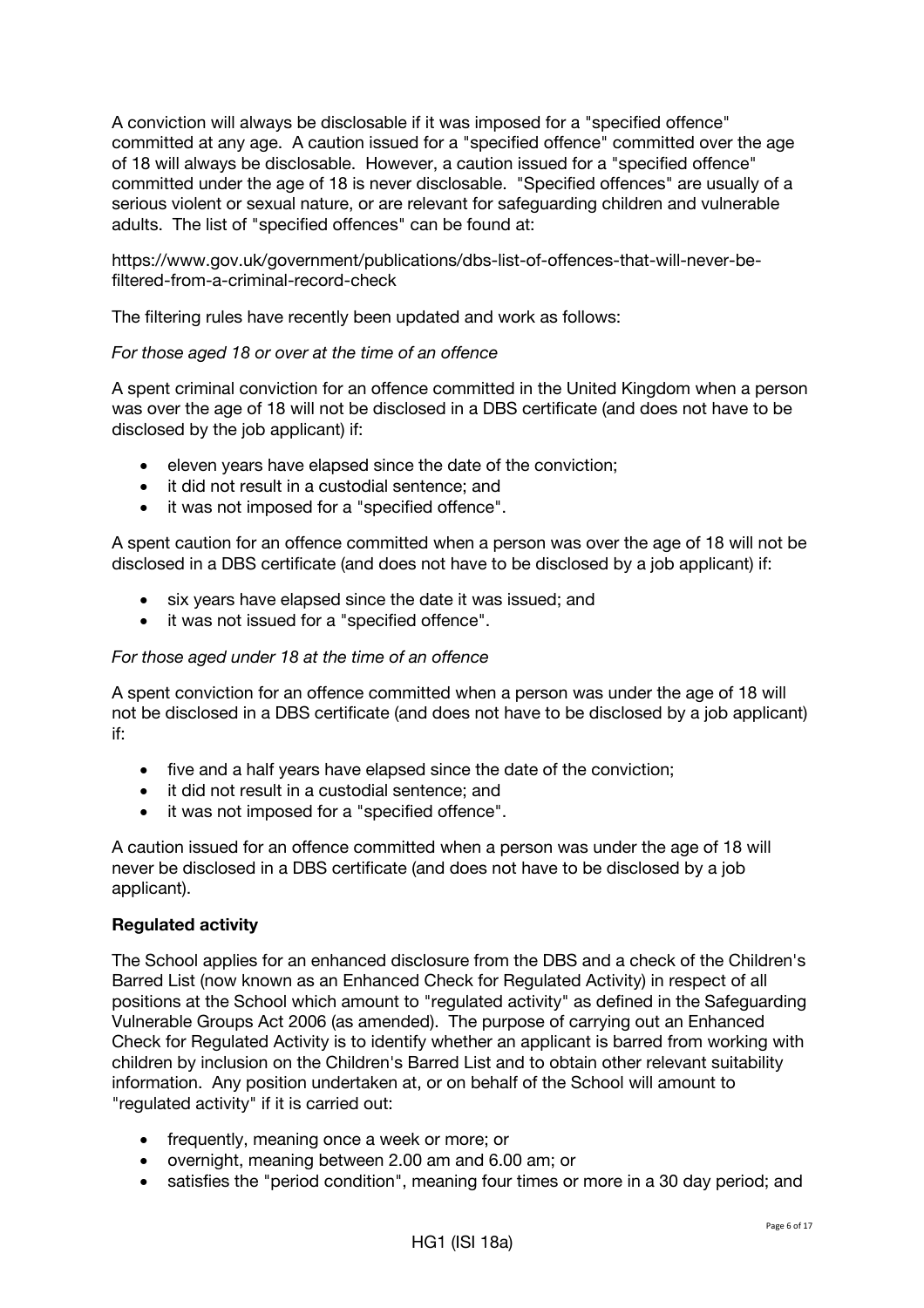• provides the opportunity for contact with children.

Roles which are carried out on an unpaid / voluntary basis will only amount to regulated activity if, in addition to the above, they are carried out on an unsupervised basis.

It is for the School to decide whether a role amounts to "regulated activity" taking into account all the relevant circumstances. However, nearly all posts at the School amount to regulated activity. Limited exceptions could include an administrative post undertaken on a temporary basis in the School office outside of term time or voluntary posts which are supervised.

## **The DBS disclosure certificate**

The DBS issues the DBS disclosure certificate to the subject of the check only, rather than to the School. It is a condition of employment with the School that the original disclosure certificate is provided to the School within two weeks of it being received by the applicant. Original certificates should not be sent by post. A convenient time and date for bringing the certificate into the School should be arranged with Human Resources as soon as it has been received. Applicants who are unable to attend at the School to provide the certificate are required to send in a certified copy by post or email within two weeks of the original disclosure certificate being received. Certified copies must be sent to Human Resources. Where a certified copy is sent, the original disclosure certificate must still be provided on the first working day if it is not possible to provide it earlier.

Employment will remain conditional upon the original certificate being provided and it being considered satisfactory by the School.

## **Starting work pending receipt of the DBS disclosure**

If there is a delay in receiving a DBS disclosure the Head has discretion to allow an individual to begin work pending receipt of the disclosure certificate. This will only be allowed if all other checks, including a clear check of the Children's Barred List (where the position amounts to regulated activity), have been completed and once appropriate supervision has been put in place.

## **Applicants with periods of overseas residence**

DBS checks will still be requested for applicants with recent periods of overseas residence and those with little or no previous UK residence. The School will take into account the "DBS unusual addresses guide" in such circumstances.

For applicants who are living overseas, or who have lived overseas previously, obtaining a DBS certificate may be insufficient to establish their suitability to work at the School. In such cases the applicant will be required to provide additional information about their suitability from the country (or countries) in which they have lived. The School's policy is to request such information from each overseas country in which the applicant has lived for a period of three months or more in the previous five years.

When requesting such information the School has regard to relevant government guidance and will therefore always require the applicant to apply for a formal check from the country in question i.e. a criminal records check (or equivalent) or a certificate of good conduct.

The School recognises that formal checks are not available from some countries, that they can be significantly delayed or that a response may not be provided. In such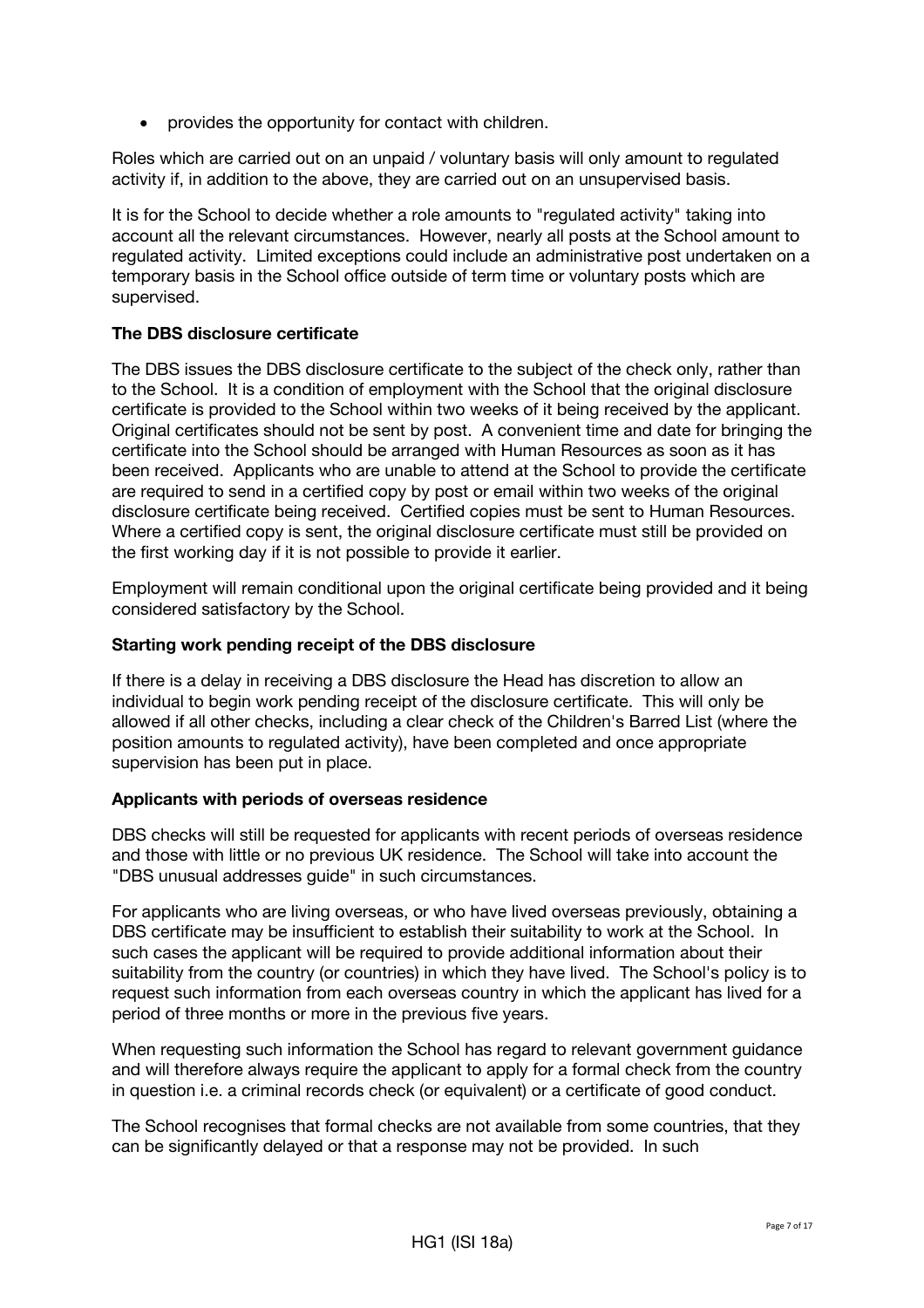circumstances the School will seek to obtain further information from the country in question, such as a reference from any employment undertaken in that country.

In addition, where an applicant for a teaching position has worked as a teacher outside of the UK, the School will ask the applicant to obtain from the professional regulating authority of the teaching profession in each country in which they have worked as a teacher, evidence which confirms that they have not imposed any sanctions or restrictions on the applicant and that they are not aware of any reason why the applicant may be unsuitable to work as a teacher. The School will also ask shortlisted applicants (and their referees) to disclose whether they have ever been referred to, or are the subject of a sanction issued by, the regulator of the teaching profession in the countries in which they have carried out teaching work.

Sanctions and restrictions issued by the regulating authority of another country will not prevent a person from working as a teacher at the School. However, the School will take all relevant information into account in determining whether an applicant is suitable to work at the School.

The School may allow an applicant to commence work pending receipt of a formal check from a particular country if it has received a reference and/or letter of professional standing from that country and considers the applicant suitable to start work. Decisions on suitability will be based on all of the information that has been obtained during the recruitment process. Unless expressly waived by the School, continued employment will remain conditional upon the School being provided with the outcome of the formal check and it being considered satisfactory.

If no information is available from a particular country the School may allow an applicant to commence work if they are considered suitable based on all of the information that has been obtained during the recruitment process.

The School will take proportionate risk based decisions on a person's suitability in these circumstances. All suitability assessments must be documented and retained on file

If the formal check is delayed and the School is not satisfied about the applicant's suitability in the absence of that information, the applicant's proposed start date may be delayed until the formal check is received.

## **Prohibition from teaching check**

The School is required to check whether staff who carry out "teaching work" are prohibited from doing so. The School uses the Teaching Regulation Agency Teacher Services system to check whether successful applicants are the subject of a prohibition, or interim prohibition order issued by a professional conduct panel on behalf of the Teaching Regulation Agency.

In addition the School asks all shortlisted applicants to declare whether they have ever been referred to, or are the subject of a sanction, restriction or prohibition issued by, the Teaching Regulation Agency or other equivalent body in the UK.

Where an applicant is not currently prohibited from teaching but has been the subject of a referral to, or hearing before, the Teaching Regulation Agency (or other equivalent body), whether or not that resulted in the imposition of a sanction, or where a sanction has lapsed or been lifted, the School will consider whether the facts of the case render the applicant unsuitable to work at the School.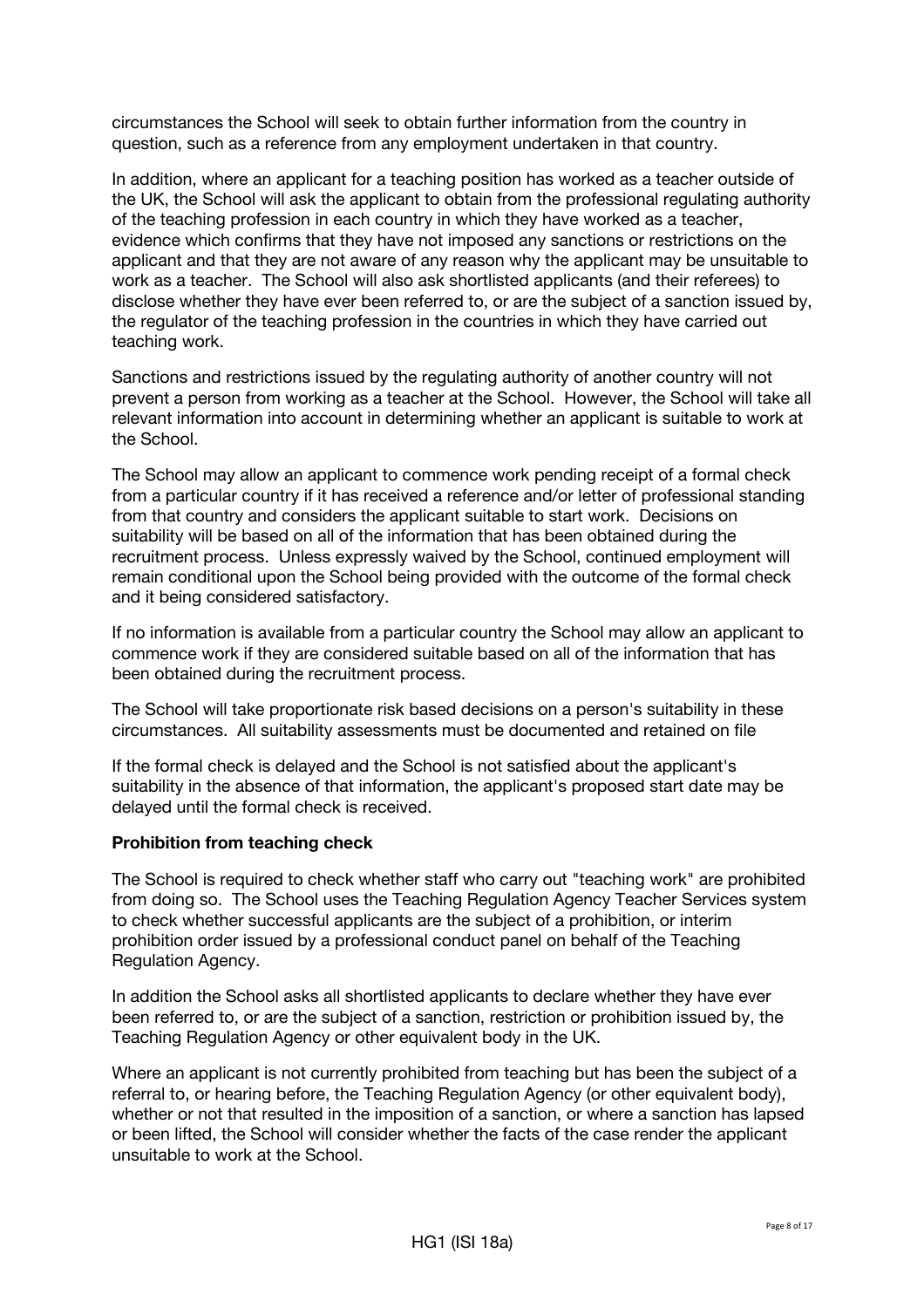The School applies the definition of "teaching work" set out in the Teachers' Disciplinary (England) Regulations 2012, which state that the following activities amount to "teaching work":

- planning and preparing lessons and courses for pupils
- delivering lessons to pupils
- assessing the development, progress and attainment of pupils; and
- reporting on the development, progress and attainment of pupils.

The above activities do not amount to "teaching work" if they are supervised by a qualified teacher or other person nominated by the Head. If in any doubt or if the applicant has taught previously, or may teach in future, the check will be undertaken, including for sports coaches.

## **Prohibition from management check**

The School is required to check whether any applicant for a management position is subject to a direction under section 128 of the Education and Skills Act 2008 which prohibits, disqualifies or restricts them from being involved in the management of an independent school (a section 128 direction).

The School will carry out checks for section 128 directions when appointing applicants into management positions from both outside the School and by internal promotion.

This check applies to appointments to the following positions made on or after 12 August 2015:

- Head
- teaching posts on the senior leadership team
- teaching posts which carry a departmental head role; and
- support staff posts on the senior leadership team

The School will assess on a case by case basis whether the check should be carried out when appointments are made to teaching and support staff roles which carry additional responsibilities.

All individuals who are appointed to the governing body will be subject to a section 128 direction check.

The relevant information is contained in the enhanced DBS disclosure certificate (which the School obtains for all posts at the School that amount to regulated activity). It can also be obtained through the Teaching Regulation Agency Teacher Services system. The School will use either, or both, methods to obtain this information.

In addition the School asks all shortlisted applicants to declare whether they have ever been the subject of a referral to the Department for Education, or are subject to a section 128 direction or any other sanction which prohibits, disqualifies or restricts them from being involved in the management of an independent school.

Where an applicant is not currently prohibited from management but has been the subject of a referral to, or hearing before, the Department for Education or other appropriate body, whether or not that resulted in the imposition of a section 128 direction or other sanction, or where a section 128 direction or other sanction has lapsed or been lifted, the School will consider whether the facts of the case render the applicant unsuitable to work at the School.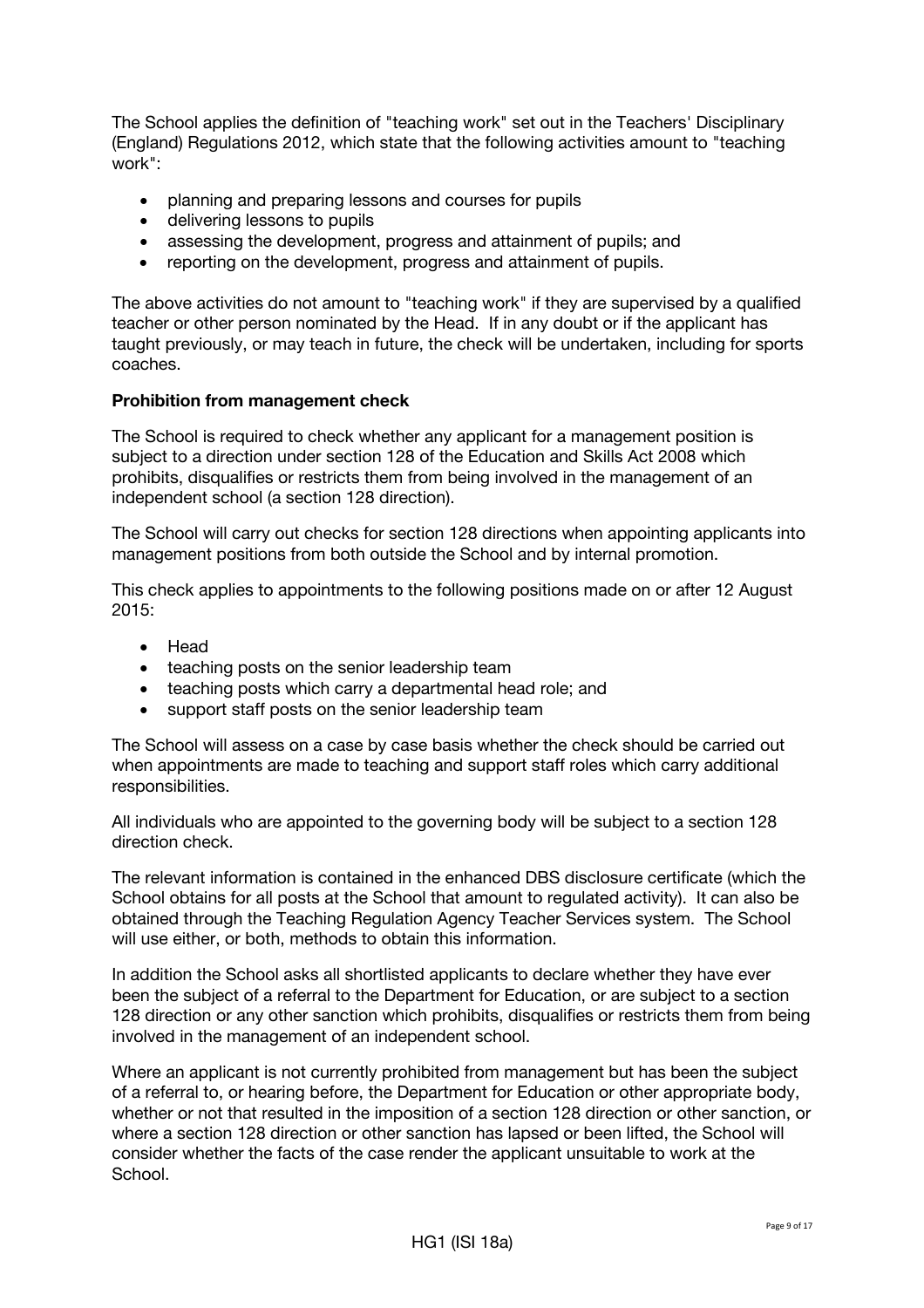## **Disqualification from acting as a charity trustee or senior manager**

#### *Background*

Under the Charities Act 2011 it is a criminal offence for a person to act as a trustee or senior manager of a charity when disqualified from doing so. The Charities Act 2011 sets out the grounds on which a person can be disqualified from acting as a trustee or senior manager. These include various spent and unspent criminal offences and other sanctions.

#### *Who is covered*

A person is considered to be a charity trustee if they are one of the people who have general control and management of the administration of the charity. In an independent school the trustees will typically be the governors of the school.

Senior managers include those employees who report directly to the charity trustees or have responsibility for the overall management and control of the charity's finances. At the School the disqualification rules will be applicable to all governors, the Head / Principal, Bursar and potentially other senior staff who report directly to the governors.

There is no single list or register that covers all of the disqualification criteria and the School therefore adopts a pragmatic approach to checking whether a person is disqualified. This is achieved by the use of a self-declaration form and the checking of relevant publically accessible registers.

#### *Self-declaration*

All those who are covered by the disqualification rules are required to complete a self-declaration form to confirm whether, to the best of their knowledge, they are subject to any of the disqualification criteria.

A failure to disclose relevant information, or the provision of false information, which subsequently comes to the School's attention may result in the termination of an appointment as a governor or senior manager or the withdrawal of an offer of employment and may also amount to a criminal offence.

All those who are required to complete a self-declaration form are also under an ongoing duty to inform the School if there is a change in their circumstances that results or may result in them becoming disqualified from acting as a governor or senior manager.

#### *Checks by the School*

To ensure that it has accurate and up to date information the School will also check the following registers in respect of each governor and senior manager who is already in post or is appointed in future:

- the Bankruptcy and Insolvency Register:
- the register of disqualified directors maintained by Companies House; and
- and the register of persons who have been removed as a charity trustee.

#### *Waiver*

A person who discloses that one or more of the disqualification criteria is applicable to them may apply to the Charity Commission for a waiver of the disqualification.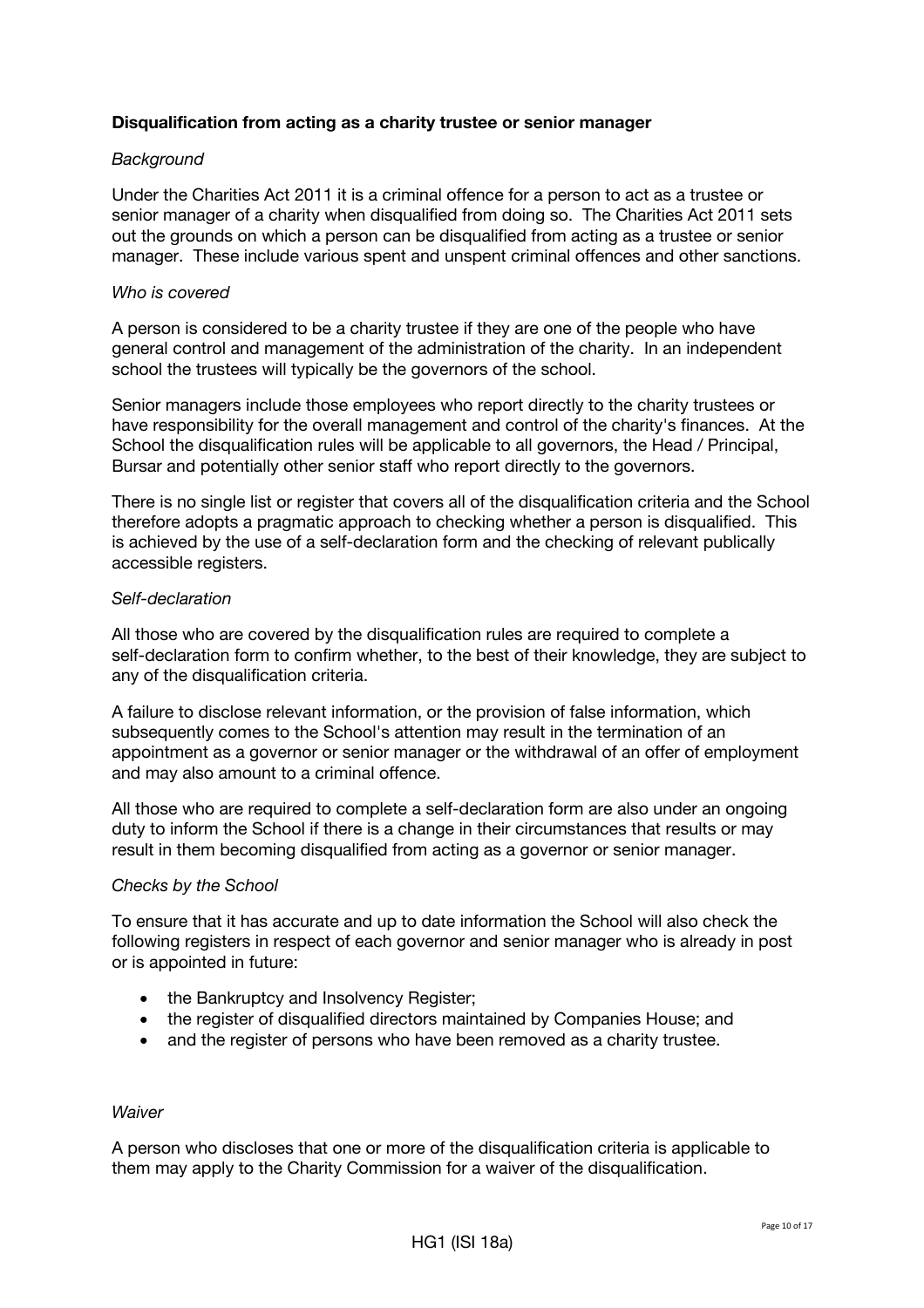The School may at its absolute discretion withdraw an offer of employment for a senior manager or cease or terminate an appointment to the governing body if a waiver application becomes necessary or is rejected by the Charity Commission. The School is under no obligation to await the outcome of a Charity Commission waiver application before taking such action.

## **Childcare disqualification**

The Childcare Act 2006 (Act) and the Childcare (Disqualification) and Childcare (Early Years Provision Free of Charge) (Extended Entitlement) (Amendment) Regulations 2018 (Regulations) state that it is an offence for the School to employ anyone in connection with our early years provision (EYP) or later years provision (LYP) who is disqualified, or for a disqualified person to be directly involved in the management of EYP or LYP.

## *Definitions*

EYP includes usual school activities and any other supervised activity for a child up to 1 September after the child's 5th birthday, which takes place on the school premises during or outside of the normal school day;

LYP includes provision for children not in EYP and under the age of 8 which takes place on school premises outside of the normal school day, including, for example breakfast clubs, after school clubs and holiday clubs. It does not include extended school hours for cocurricular activities such as sports activities.

DUCA states that only those individuals who are employed directly to provide childcare are covered by the Regulations. "Childcare" means any form of care for a child, which includes education and any other supervised activity for a child who is aged 5 or under. "Childcare" in LYP does not include education during school hours but does cover before and after school clubs.

## *Relevant roles*

Roles which will be covered by the Regulations are teaching and teaching assistant positions in EYP, and those which involve the supervision of under 8s in LYP. Those who are directly involved in the management of EYP and LYP include the Head, and may also include other members of the leadership team as well as those involved in the day to day management of EYP or LYP at the School.

DUCA contains an express statement that cleaners, drivers, transport escorts, catering and office staff are not covered by the Regulations.

Some roles at the School may involve the provision of childcare in EYP or LYP on an occasional basis. They will not automatically be within the scope of the Regulations and the School will therefore consider whether they do on a case by case basis. The Regulations only apply to a limited number of roles within the School but do extend beyond employees to governors and volunteers who carry out relevant work in EYP or LYP.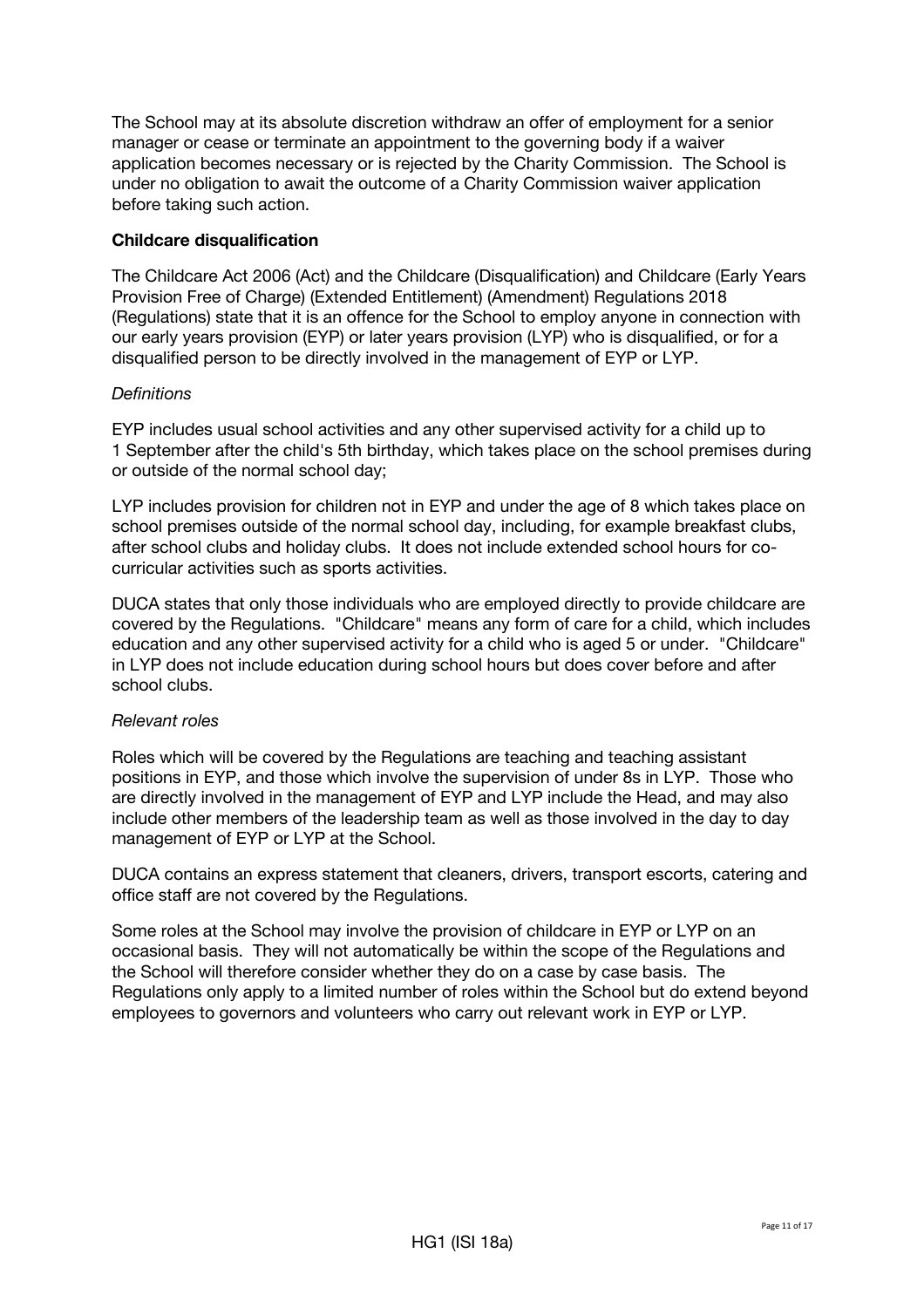#### *Grounds for disqualification*

The grounds on which a person will be disqualified from working in connection with EYP or LYP are set out in the Regulations. They are not only that a person is barred from working with children (by inclusion on the Children's Barred List) but also include:

- having been cautioned (after 6 April 2007) for, or convicted of, certain criminal offences including violent and sexual criminal offences against children and adults whether committed in the United Kingdom or overseas;
- various grounds relating to the care of children, including where an order is made in respect of a child under the person's care;
- having been refused registration for the provision of childcare (including nurseries, day care and child minding or other childcare), having been disqualified from any such registration or having had that registration cancelled;
- having been refused an application for registration of a children's home or having had any such registration cancelled; or
- having been prohibited, restricted or disqualified from private fostering.

#### *Self-declaration form*

All applicants to whom an offer of employment is made to carry out a relevant role in EYP or LYP will be required to complete a self-declaration form confirming whether they meet any of the criteria for disqualification under the Regulations.

The School will decide whether a role is relevant and within the scope of EYP or LYP by having regard to the guidance in DUCA. Employment with the School in any relevant role will be conditional upon completion of the self-declaration form and upon the applicant not being disqualified.

The School cannot permit any person who is currently disqualified to start work in a relevant role. The School also reserves the right at its absolute discretion to withdraw an offer of employment if, in the opinion of the School, any information disclosed in the self-declaration form renders that person unsuitable to work at the School.

Applicants who have any criminal records information to disclose about themselves must also provide the following information:

- details of the order, restriction, conviction or caution and the date that this was made;
- the relevant court or body and the sentence, if any, which was imposed; and
- a copy of the relevant order or conviction.

Applicants are not required to disclose a caution or conviction for an offence committed in the United Kingdom if it has been filtered in accordance with the DBS filtering rules above.

For the avoidance of doubt the School does not require applicants to request any criminal records information directly from the DBS. The School only requires applicants to provide relevant information about themselves "to the best of their knowledge".

#### *Waiver of a disqualification*

A person who discloses information which appears to disqualify them from working in a relevant role may apply to Ofsted for a waiver of the disqualification. The School may withdraw an offer of employment at its absolute discretion and is under no obligation to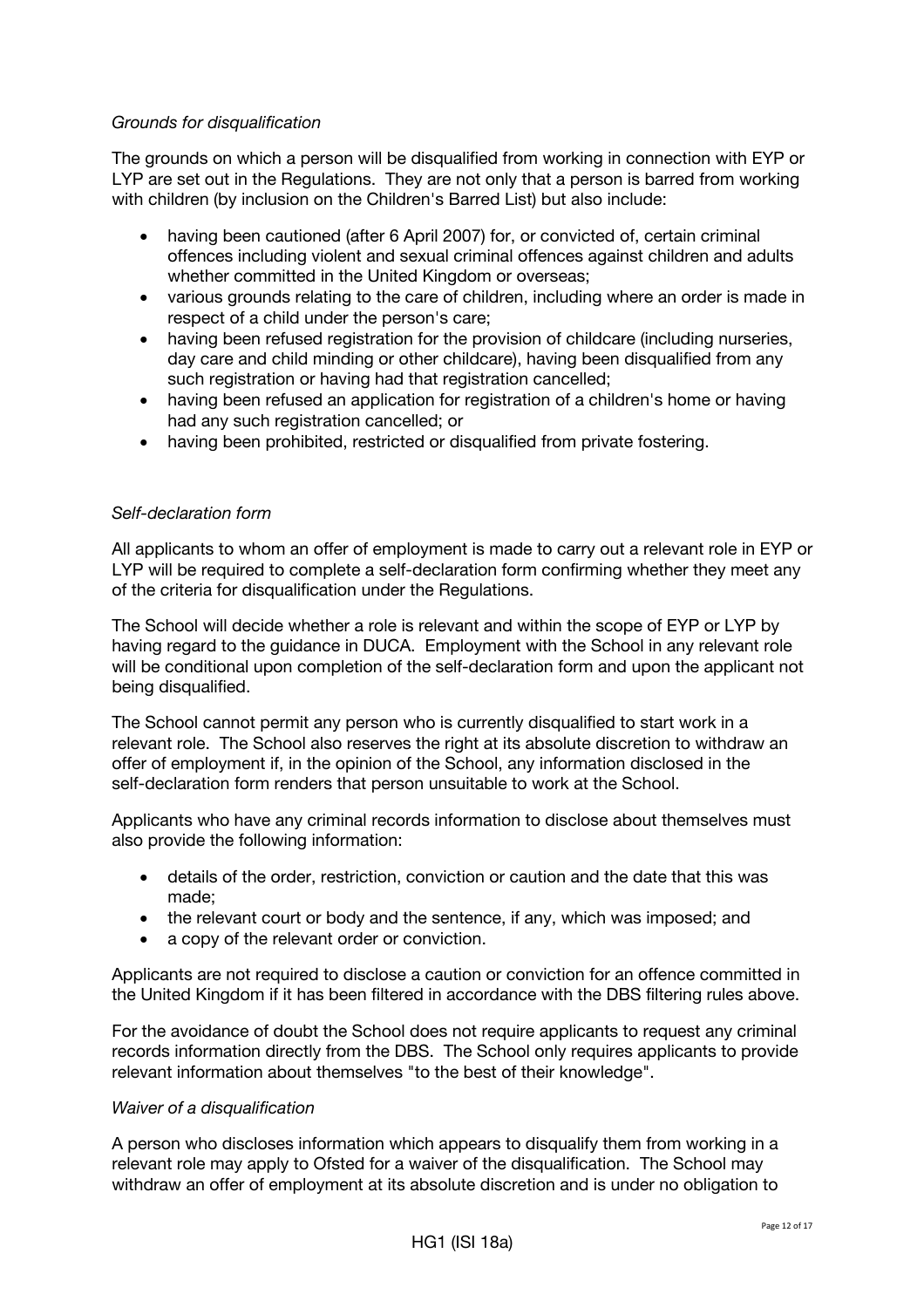await the outcome of an Ofsted waiver application. If a waiver application is rejected the School will withdraw the conditional offer of employment.

## *Retention of disqualification information*

The School will securely destroy any information which is provided by an applicant which is not relevant to the childcare disqualification requirements as soon as it is established that it is not relevant. Where a person appointed to a role at the School is found to be disqualified the School will retain any relevant information only for the period it takes for a waiver application to be heard and the decision communicated to the School, after which it will be securely destroyed.

## *Continuing duty to disclose change in circumstances*

After making this declaration staff in a relevant role are under an on-going duty to inform the School if their circumstances change in a way which would mean they subsequently meet any of the criteria for disqualification. Any failure to disclose relevant information now, or of a future change in circumstances, will be treated as a serious disciplinary matter and may lead to the withdrawal of a job offer or dismissal for gross misconduct.

#### **Medical fitness**

The School is legally required to verify the medical fitness of anyone to be appointed to a post at the School, after an offer of employment has been made but before the appointment can be confirmed.

It is the School's practice that all applicants to whom an offer of employment is made must complete a Health Questionnaire. The School will arrange for the information contained in the Health Questionnaire to be reviewed by the School's medical advisor. This information will be reviewed against the Job Description and the Person Specification for the particular role, together with details of any other physical or mental requirements of the role i.e. proposed timetable, extra- curricular activities, layout of the School etc. If the School's medical advisor has any doubts about an applicant's fitness the School will consider reasonable adjustments in consultation with the applicant. The School may also seek a further medical opinion from a specialist or request that the applicant undertakes a full medical assessment.

The School is aware of its duties under the Equality Act 2010. No job offer will be withdrawn without first consulting with the applicant, obtaining medical evidence, considering reasonable adjustments and suitable alternative employment.

#### **Contractors and agency staff**

The School must complete the same checks for contractors and their employees) undertaking regulated activity at the School as it does for its own employees. The School requires written confirmation from the contractor that it has completed these checks on all of those individuals whom it intends will work at the School before any such individual can commence work at the School.

Agencies who supply staff to the School must also complete the pre-employment checks which the School would otherwise complete for its staff. Again, the School requires confirmation that these checks have been completed before an individual can commence work at the School.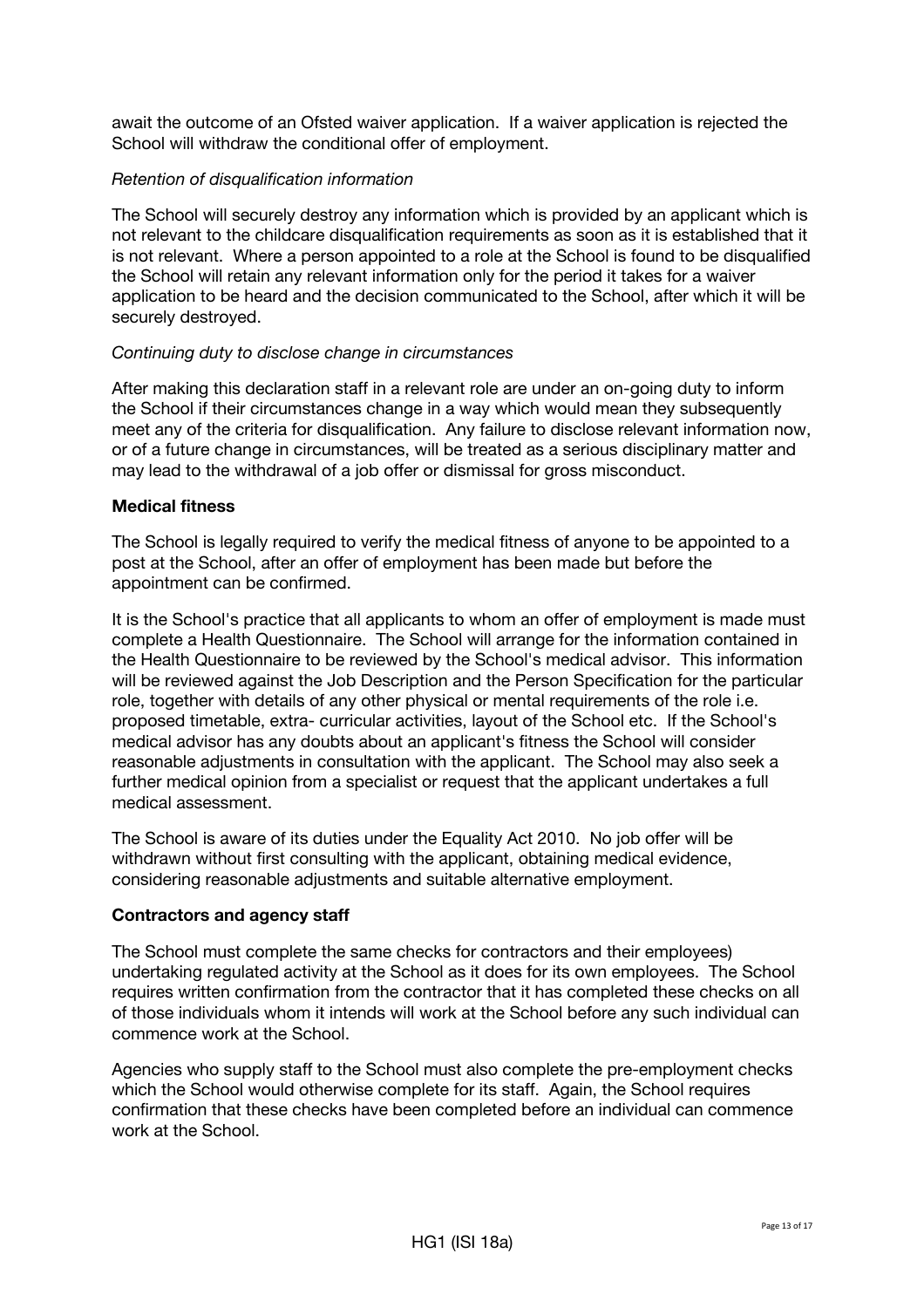The School will independently verify the identity of individuals supplied by contractors or an agency in accordance with section 0 above and requires the provision of the DBS disclosure certificate before those individuals can commence work at the School.

## **Volunteers**

The School will request an enhanced DBS disclosure and Children's Barred List information on all volunteers undertaking regulated activity with pupils at or on behalf of the School (the definition of regulated activity set out above will be applied to all volunteers).

The School will request an enhanced DBS disclosure without Children's Barred List information on all volunteers who do not undertake regulated activity. This is likely to be because their volunteering duties are subject to regular, day to day supervision by a fully checked member of staff or by a volunteer who the School has deemed appropriate to supervise and ensure the safety of those pupils in their care.

Under no circumstances will the School permit an unchecked volunteer to have unsupervised contact with pupils.

It is the School's policy that a new DBS certificate is required for volunteers who will engage in regulated activity but who have not been involved in any activities with the School for three consecutive months or more. Those volunteers who are likely to be involved in activities with the School on a regular basis may be required to sign up to the DBS update service as this permits the School to obtain up to date criminal records information without delay prior to each new activity in which a volunteer participates.

In addition the School will seek to obtain such further suitability information about a volunteer as it considers appropriate in the circumstances. This may include (but is not limited to the following):

- formal or informal information provided by staff, parents and other volunteers
- character references from the volunteer's place of work or any other relevant source; and
- an informal safer recruitment interview

## **Visiting speakers and the Prevent Duty**

The Prevent Duty Guidance requires the School to have clear protocols for ensuring that any visiting speakers, whether invited by staff or by pupils, are suitable and appropriately supervised.

The School is not permitted to obtain a DBS disclosure or Children's Barred List information on any visiting speaker who does not engage in regulated activity at the School or perform any other regular duties for or on behalf of the School.

All visiting speakers will be subject to the School's usual visitors protocol. This will include signing in and out at Reception, the wearing of a visitors badge at all times and being escorted by a fully vetted member of staff between appointments.

The School will also obtain such formal or informal background information about a visiting speaker as is reasonable in the circumstances to decide whether to invite and / or permit a speaker to attend the School. In doing so the School will always have regard to relevant policies, the Prevent Duty Guidance and the definition of "extremism" set out in KCSIE which states: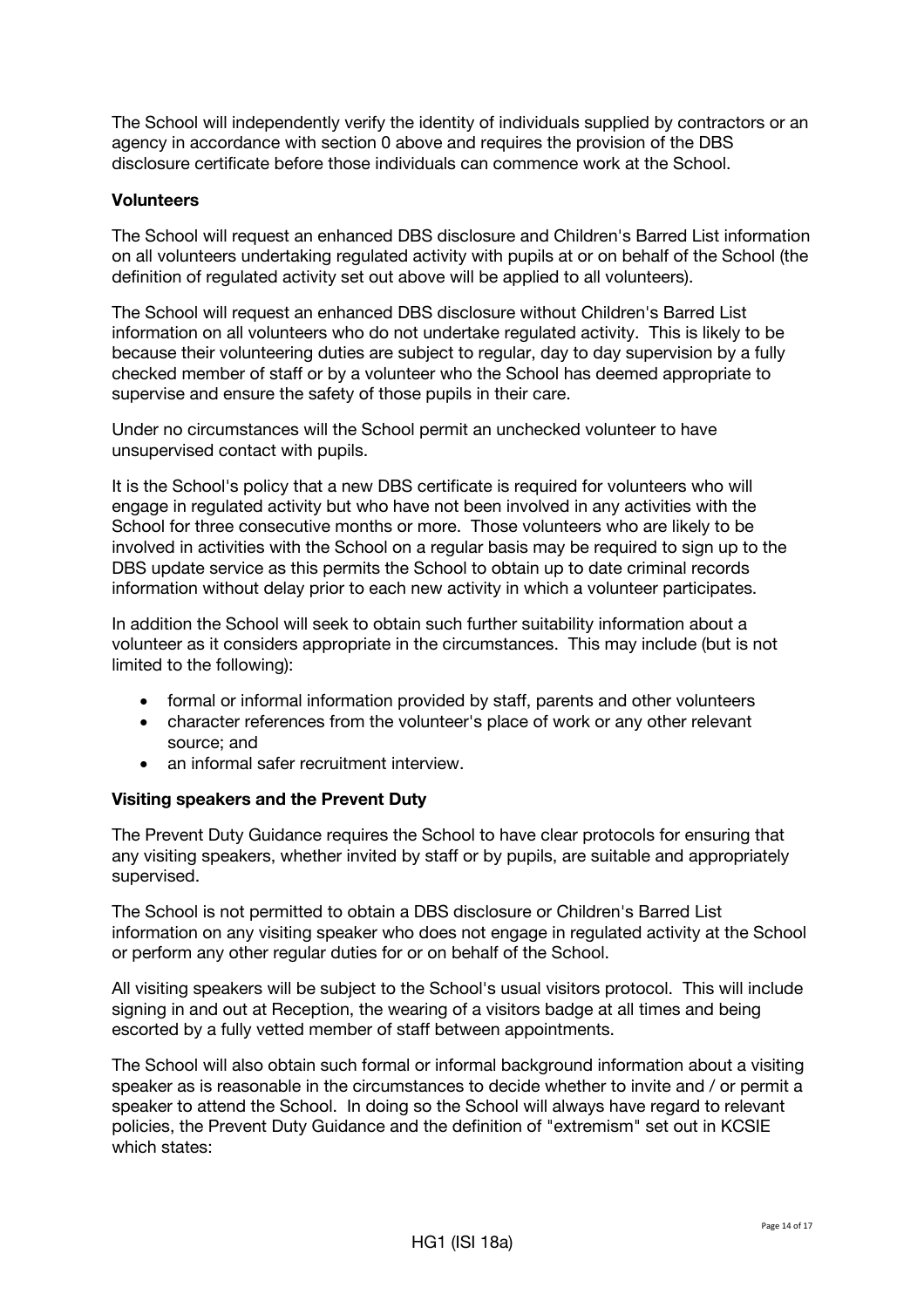""Extremism" is vocal or active opposition to fundamental British values, including democracy, the rule of law, individual liberty and mutual respect and tolerance of different faiths and beliefs. We also include in our definition of extremism calls for the death of members of our armed forces, whether in this country or overseas. Terrorist groups very often draw on extremist ideas developed by extremist organisations."

In fulfilling its Prevent Duty obligations the School does not discriminate on the grounds of race, colour, nationality, ethnic or national origin, religion or religious belief, sex or sexual orientation, marital or civil partner status, gender reassignment, disability or age.

#### **Policy on recruitment of ex-offenders**

#### *Background*

The School will not unfairly discriminate against any applicant for employment on the basis of conviction or other details disclosed. The School makes appointment decisions on the basis of merit and ability. If an applicant has a criminal record this will not automatically bar them from employment with the School. Each case will be decided on its merits in accordance with the objective assessment criteria set out below.

All positions within the School are exempt from the provisions of the Rehabilitation of Offenders Act 1974. All applicants must therefore declare all previous convictions and cautions, including those which would normally be considered "spent" except those received for an offence committed in the United Kingdom if it has been filtered in accordance with the DBS filtering rules (see above).

A failure to disclose a previous conviction (which should be declared) may lead to an application being rejected or, if the failure to disclose is discovered after employment has started, may lead to summary dismissal on the grounds of gross misconduct. A failure to disclose a previous conviction may also amount to a criminal offence.

It is unlawful for the School to employ anyone who is barred from working with children. It is a criminal offence for any person who is barred from working with children to apply for a position at the School. The School will make a report to the police and / or the DBS if:

- it receives an application from a barred person
- it is provided with false information in, or in support of an applicant's application; or
- it has serious concerns about an applicant's suitability to work with children

## *Assessment criteria*

In the event that relevant information (whether in relation to previous convictions or otherwise) is volunteered by an applicant during the recruitment process or obtained through a disclosure check, the School will consider the following factors before reaching a recruitment decision:

- whether the conviction or other matter revealed is relevant to the position in question
- the seriousness of any offence or other matter revealed
- the length of time since the offence or other matter occurred
- whether the applicant has a pattern of offending behaviour or other relevant matters
- whether the applicant's circumstances have changed since the offending behaviour or other relevant matters; and
- the circumstances surrounding the offence and the explanation(s) offered by the applicant.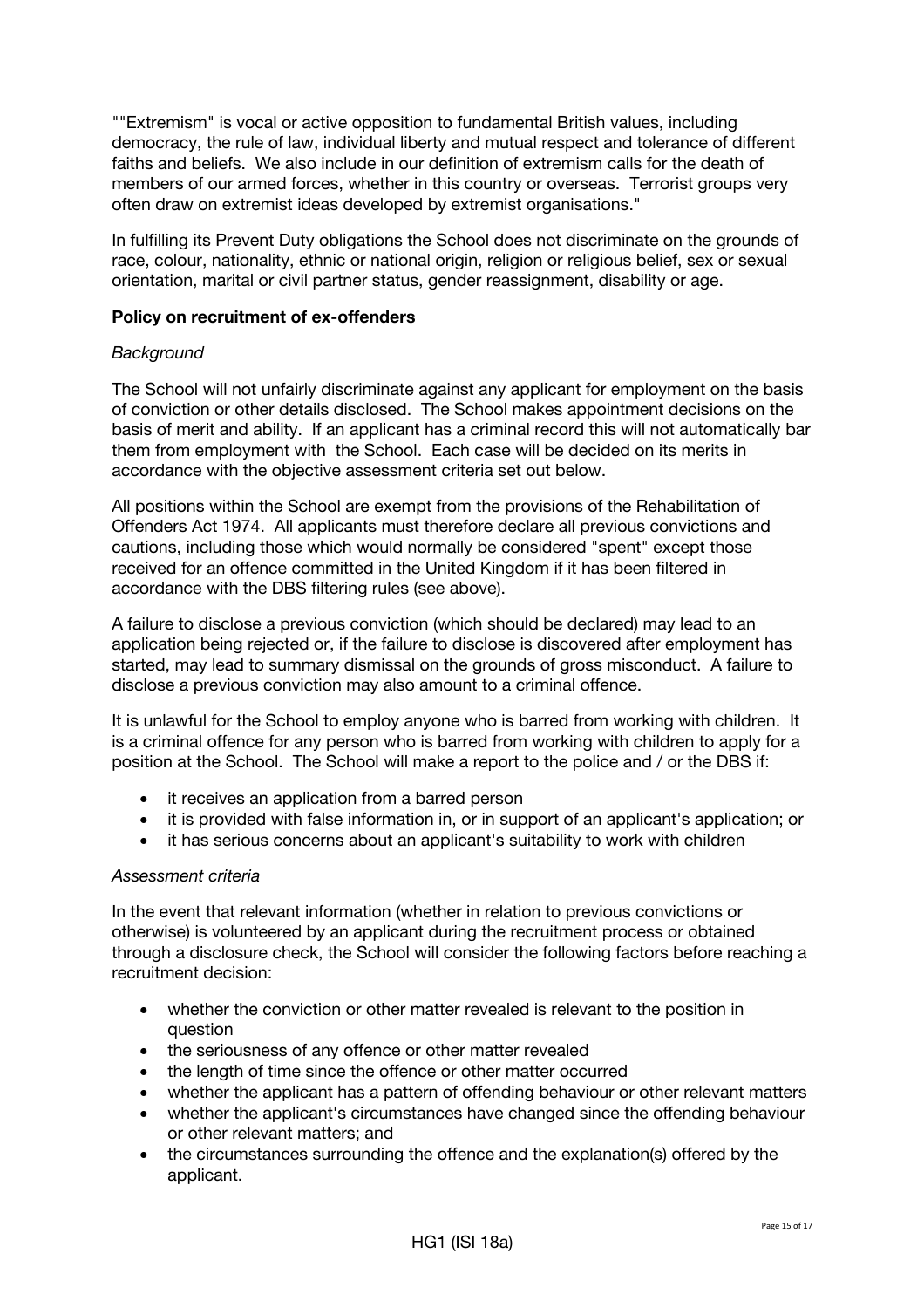If the post involves regular contact with children, it is the School's normal policy to consider it a high risk to employ anyone who has been convicted at any time of any the following offences:

- murder, manslaughter, rape, other serious sexual offences, grievous bodily harm or other serious acts of violence; or
- serious class A drug related offences, robbery, burglary, theft, deception or fraud.

If the post involves access to money or budget responsibility, it is the School's normal policy to consider it a high risk to employ anyone who has been convicted at any time of robbery, burglary, theft, deception or fraud.

If the post involves some driving responsibilities, it is the School's normal policy to consider it a high risk to employ anyone who has been convicted of drink driving within the last ten years.

#### *Assessment procedure*

In the event that relevant information (whether in relation to previous convictions or otherwise) is volunteered by an applicant during the recruitment process or obtained through a disclosure check, the School will carry out a risk assessment by reference to the criteria set out above. The assessment form must be signed by the Head of the School before a position is offered or confirmed.

If an applicant wishes to dispute any information contained in a disclosure, they may do so by contacting the DBS. In cases where the applicant would otherwise be offered a position were it not for the disputed information, the School may, where practicable and at its discretion, defer a final decision about the appointment until the applicant has had a reasonable opportunity to challenge the disclosure information.

## **Retention and security of disclosure information**

The School's policy is to observe the guidance issued or supported by the DBS on the use of disclosure information.

#### **Whistleblowing and exit interviews**

All staff are expected and encouraged to raise concerns they have, whether related to the safeguarding and welfare of pupils, the conduct of staff or other matters, during the course of their employment in accordance with the School's polices (including the Whistleblowing Policy, the Safeguarding Policy and the Staff Code of Conduct). All staff receive training so that they understand the School's expectations. Safeguarding children is at the centre of the School's culture and is accordingly considered formally during staff performance development reviews and appraisal and finally at an exit interview which is offered to all leavers.

#### **Referrals to the DBS and Teaching Regulation Agency**

This policy is primarily concerned with the promotion and practice of safer recruitment. However, applicants should also be aware that the School has legal responsibilities to fulfil when employment comes to an end. In particular, the School has a legal duty to make a referral to the DBS where: